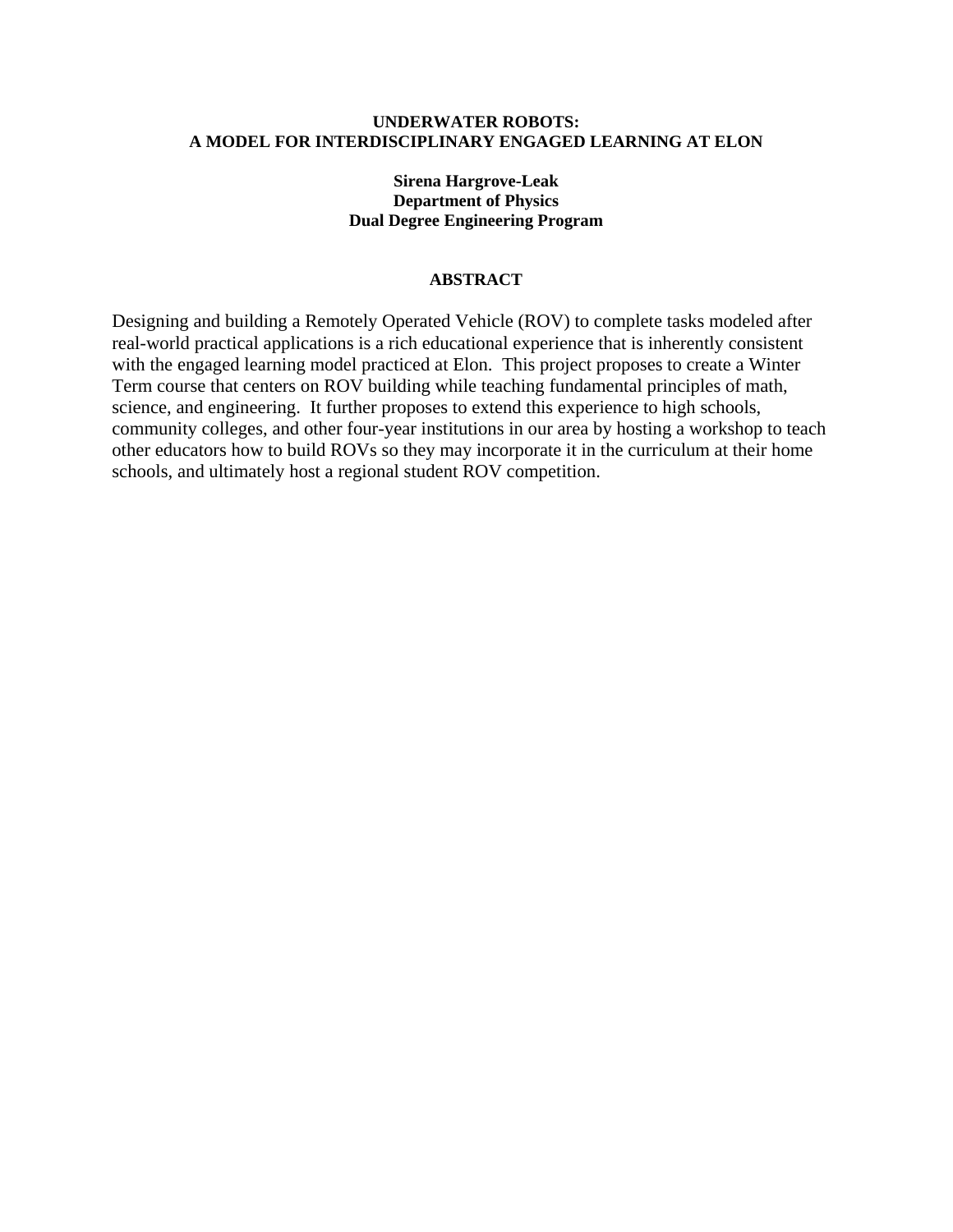### **UNDERWATER ROBOTS: A MODEL FOR INTERDISCIPLINARY ENGAGED LEARNING AT ELON**

# **Sirena Hargrove-Leak Department of Physics Dual Degree Engineering Program**

#### **BACKGROUND**

According to the Marine Technology Society and the National Research Council, Remotely Operated Vehicles (ROVs) are robots that perform work underwater while the vehicle's operator remains in a comfortable environment. They are currently being used in a number of areas ranging from the petroleum industry as the workhorses of fuel exploration, pipeline building, and pipeline repair, to the telecommunications industry as the means of laying the fiber optic cable that make global communication possible, to fundamental scientific research for understanding underwater environments [[1](#page-6-0)].

It is estimated that twenty percent of our nation's economy is based on ocean activities and that one in six jobs is ocean-related [[2](#page-6-1)]. More recent data indicate that these numbers are growing as our nation's dependence on the ocean environment for energy, food, telecommunications, transportation, and exploration continually increases [[3](#page-6-1)]. The commercial ROV industry mirrors the growth; for example, the Chairman and CEO of the industry leader, Oceaneering International, Inc., orchestrated an impressive seventy-five percent increase in its distribution of work class ROV systems from 2003 to 2004 to strategically place them in a position to provide the hardware, engineering expertise, and product development to remain competitive [[4](#page-6-1)].

Despite the growing numbers, there is an apparent disconnect between industry and education because the current availability of programs geared toward educating and training individuals for the wealth of career opportunities is noticeably insufficient [[5](#page-6-1), [6](#page-6-1)]. To address this problem, the National Science Foundation supports the Marine Advanced Technology Education (MATE) Center, which is a national partnership of community colleges, high schools, universities, research institutions, marine industries, professional societies, and working professionals. Its mission is to improve marine technical education, and in this way help to prepare the nation's future workforce for ocean-related occupations.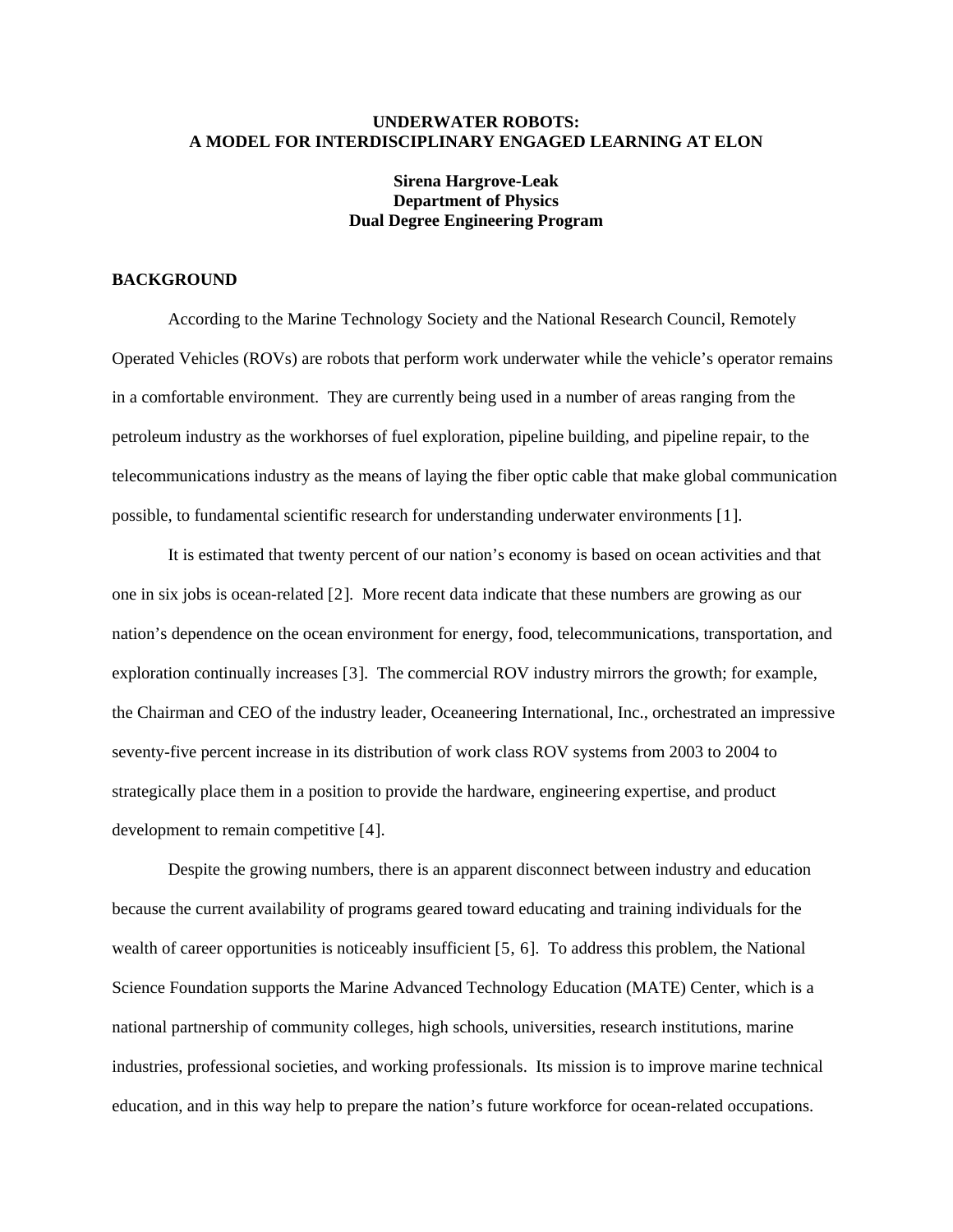#### **PROJECT GOALS**

This national center relies on regional partnerships to achieve its mission. Elon University is appropriately poised to establish a connection between central North Carolina and the MATE Center because two of its faculty members have successfully completed the MATE Center ROV Summer Institute for Faculty and there is currently only one other North Carolina institution, Cape Fear Community College, Wilmington, NC, partnering with the MATE Center. MATE partnerships have generated curricula designed to impart skills which employers find attractive, have led to the development of regional technical institutes for faculty and students, and have spawned regional student competitions [[7](#page-6-1)]. The goals of this project align well with both the model of engaged learning practiced at Elon and the goals of the MATE Center; therefore, the overarching goal of this project is to establish a partnership. More specifically, the project goals are to create a new winter term course at Elon geared toward nonscience majors, to organize a regional development institute, and to establish a regional student technical competition.

#### **EVIDENCES AND IMPLICATIONS**

The theme of the proposed course is the design and building of a ROV to complete tasks that simulate the work of current professionals in ocean-related fields. It is proposed to first offer this course during the 2008 Winter Term. The design and building of such a vehicle "involves a practical, working knowledge of math, physics, electronics, hydraulics, and engineering. It also requires budgeting, setting deadlines, documenting procedures and results, project management, communication, teamwork, critical thinking, continual problem solving, and producing deliverables on time—just like the real world" [[8](#page-6-1)]. The course will also include culminating presentation and piloting experiences where students will explain the rationale behind their designs and launch their vehicle to test the effectiveness of their designs. All other class times would be filled with lectures, discussions, and smaller hands-on activities pertaining to the fundamental principles applied in vehicle design and use, such as buoyancy, basic electrical circuits, fluid mechanics, and project management.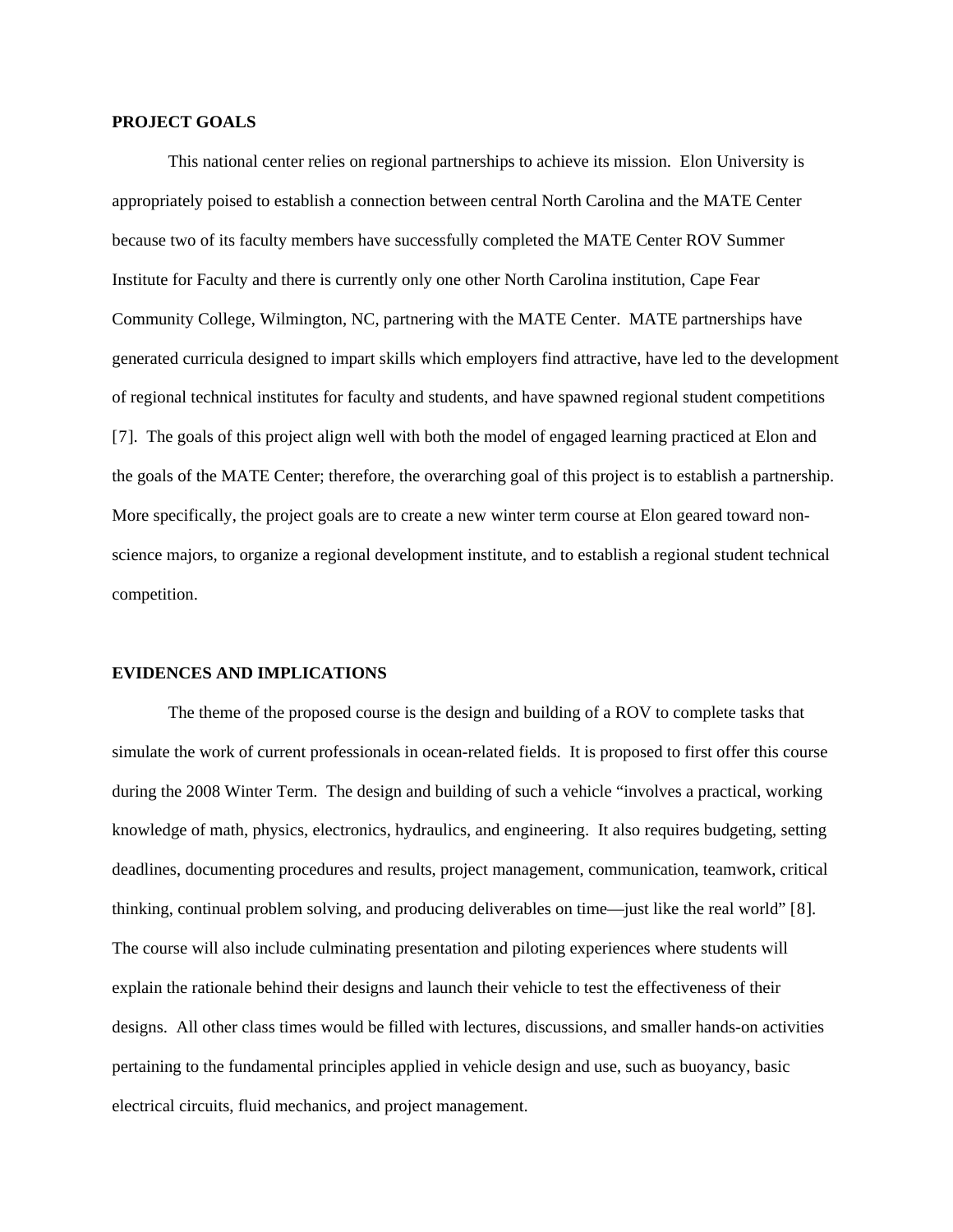<span id="page-3-0"></span>Jones et al. [[9](#page-6-1)] have developed eight indicators of engaged learning: vision, tasks, assessment, instructional models and strategies, learning context, grouping, teacher roles, and student roles.

Vision refers to students being energized about, taking responsibility for, and evaluating their own learning [\[9\]](#page-3-0). Students in the proposed course are likely to find building an underwater robot a unique, exciting experience that challenges many of them to think in ways that they never have before and accomplish tasks that they never dreamed possible. Students will begin the course with existing skill sets and knowledge, and it will be self-evident how effective they were in learning and applying the fundamental science and management concepts to achieve the assigned task when they pilot their vehicles.

Engaged learning tasks should be challenging, multidisciplinary, and reflect current and future workplaces [[9](#page-3-0)]. Assigned tasks in the proposed course will mirror the MATE Center approach, which is to select themes that reflect recent accomplishments or problems faced in the ocean workplace. The tasks are inherently interdisciplinary and complex and using a team-based approach encourages peer collaboration.

Jones et. al note that assessment should be performance-based, where students examine their own work to assess their own learning [\[9\]](#page-3-0). Assessment will include traditional tools such as homework, quizzes, and tests to gauge mastery of the fundamental underlying principles for ROV design and building; however, a more transformative assessment will come in the form of the culminating presentation where students justify their designs and give explanation for their successes and failures.

The instructional models and strategies indicator refers to the fact that instruction should be interactive, engaging, and generative [[9](#page-3-0)]. ROV design and building is a hands-on, dynamic activity that results in a tangible product; therefore, it truly is a model for interdisciplinary engaged learning as the title of this proposal reads.

The remaining four indicators (learning context, grouping, teacher roles, and student roles) state that engaged learning is collaborative where the instructor serves as a "facilitator, guide, and learner" and students are "explorers" and "cognitive apprentices" [[9](#page-3-0)]. Teaching and learning is expected to occur at all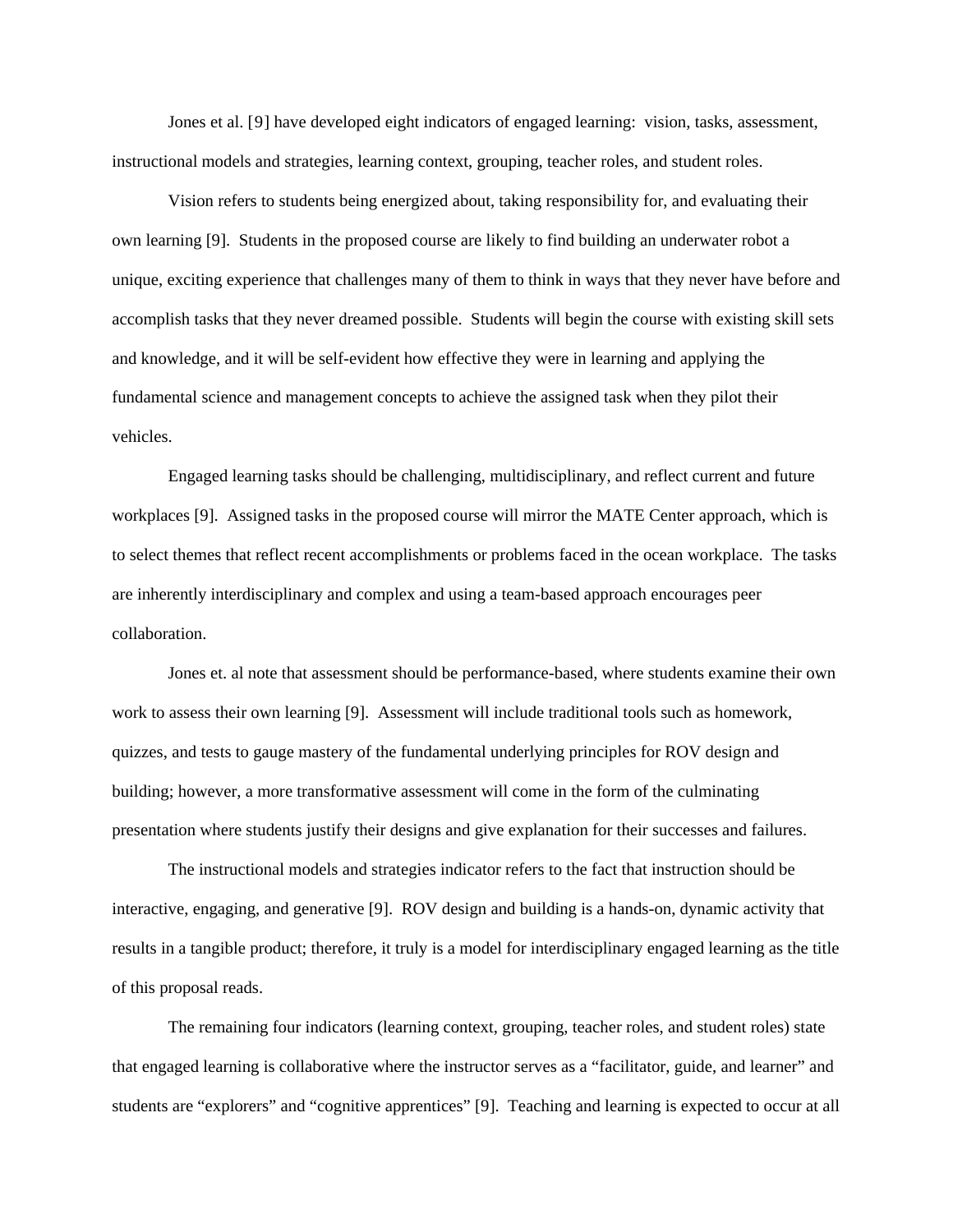levels and will be strongly encouraged in the proposed course. The teams will be the focal points of peerlearning as students work together to learn and apply knowledge and skills necessary to design and build a functional vehicle. As the instructor, I will be learning from their experiences in class and the unique perspectives the students, and use that knowledge to improve my teaching and strengthen my understanding of the connections between theory and practice. Individual students will be asked to maintain reflection journals throughout their experience to facilitate their self-engagement. Additionally, exceptional students will be encouraged to consider serving as teacher assistants in subsequent years.

The second and third goals of the proposed project reflect my desire to extend the ROV engaged learning approach beyond the Elon campus. Following completion of the initial ROV Winter Term course, I propose hosting a summer faculty development workshop at Elon to teach others how to build a ROV and use ROV technology, science, design and engineering to support their academic programs. Participants would further be encouraged to organize at least one student team to compete in a ROV competition. The final proposed goal is to organize a central North Carolina student ROV competition to be held at Elon. Elon is an ideal location for these events because it is in central North Carolina in close proximity to several other academic institutions, including high schools, community colleges, and fouryear colleges and universities, all of which would be invited to participate at the appropriate level. Although not explicitly stated as a goal, a natural progression from the three proposed project goals is to share these experiences with the greater scientific community. The National Science Teachers Association Journal of College Science Teaching and the North Carolina Academy of Science Journal of the North Carolina Academy of Science would be appropriate choices for submitting manuscripts. The professional meetings sponsored by the aforementioned organizations would be ideal places to present my work.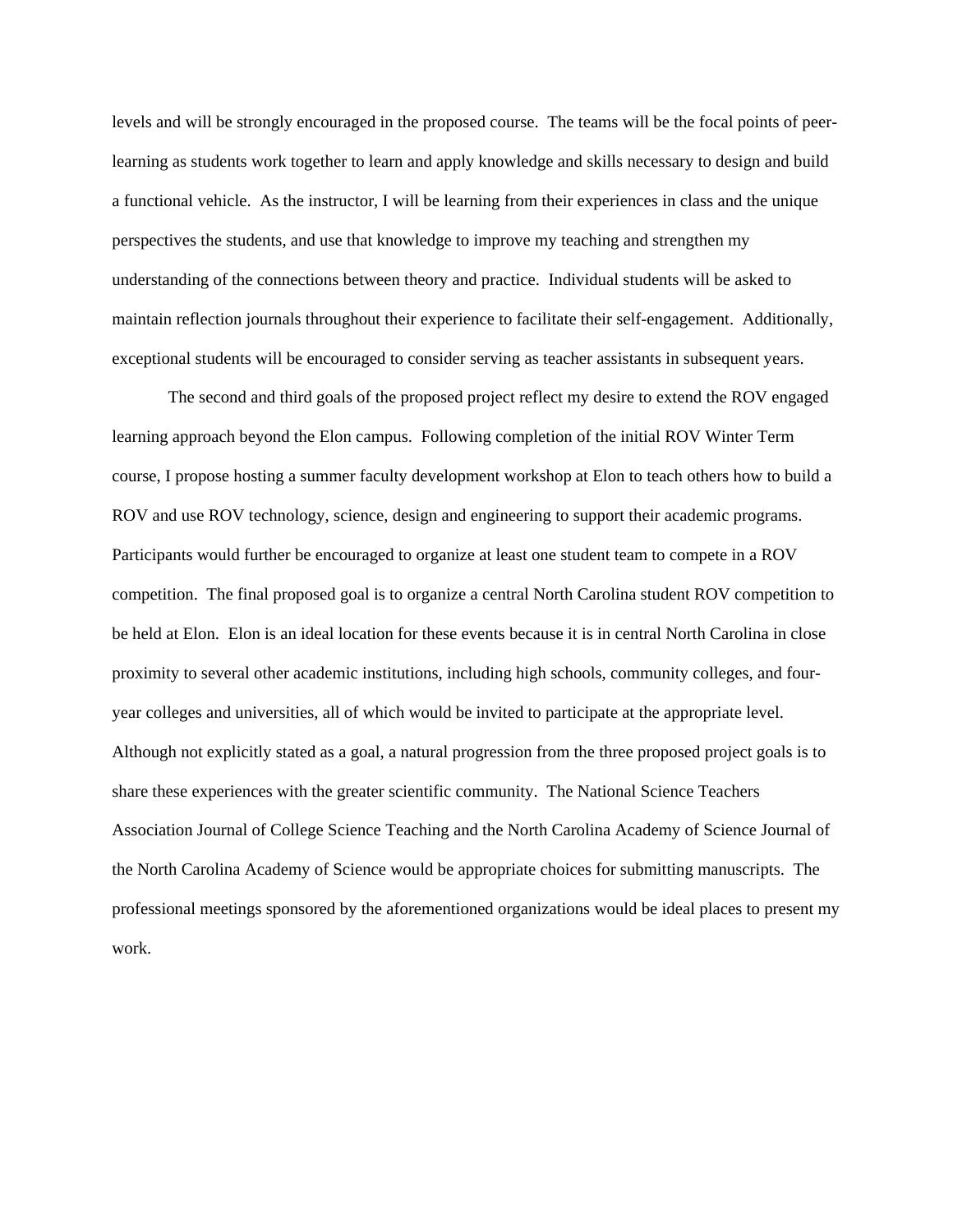## **PROPOSED TIMELINE AND BUDGET**

The proposed project is expected to result in a deliverable each academic year. The anticipated timeline is as follows:

| <b>Date</b>      | <b>Proposed Project Deliverable</b>      |
|------------------|------------------------------------------|
| Winter Term 2008 | <b>ROV Course for Non-Science Majors</b> |
| Summer 2008      | <b>Faculty Development Workshop</b>      |
| Winter Term 2009 | <b>ROV Course for Non-Science Majors</b> |
| Spring 2009      | Central NC Student ROV Competition       |

Fall 2007, Spring 2008, and Fall 2008 would be critical planning and preparation times for the proposed events. Planning would include purchasing the required materials, which are estimated to be about \$200 per ROV, complete with a video camera, control system, and power supply. Five teams of four seem to be a reasonable number of students to manage in a course of this nature with the assistance of a teacher assistant. Lastly, supplies for the proposed faculty workshop, student competition, and conference travel should also be included to give an approximate budget over the two year period as follows:

| <b>Budgeted Item</b>                        | <b>Approximate Cost</b> |
|---------------------------------------------|-------------------------|
| ROV Materials (10)                          | \$2000                  |
| <b>Teacher Assistant</b>                    | \$800                   |
| Workshop and<br><b>Competition Supplies</b> | \$200                   |
| Conference Travel                           | \$1000                  |